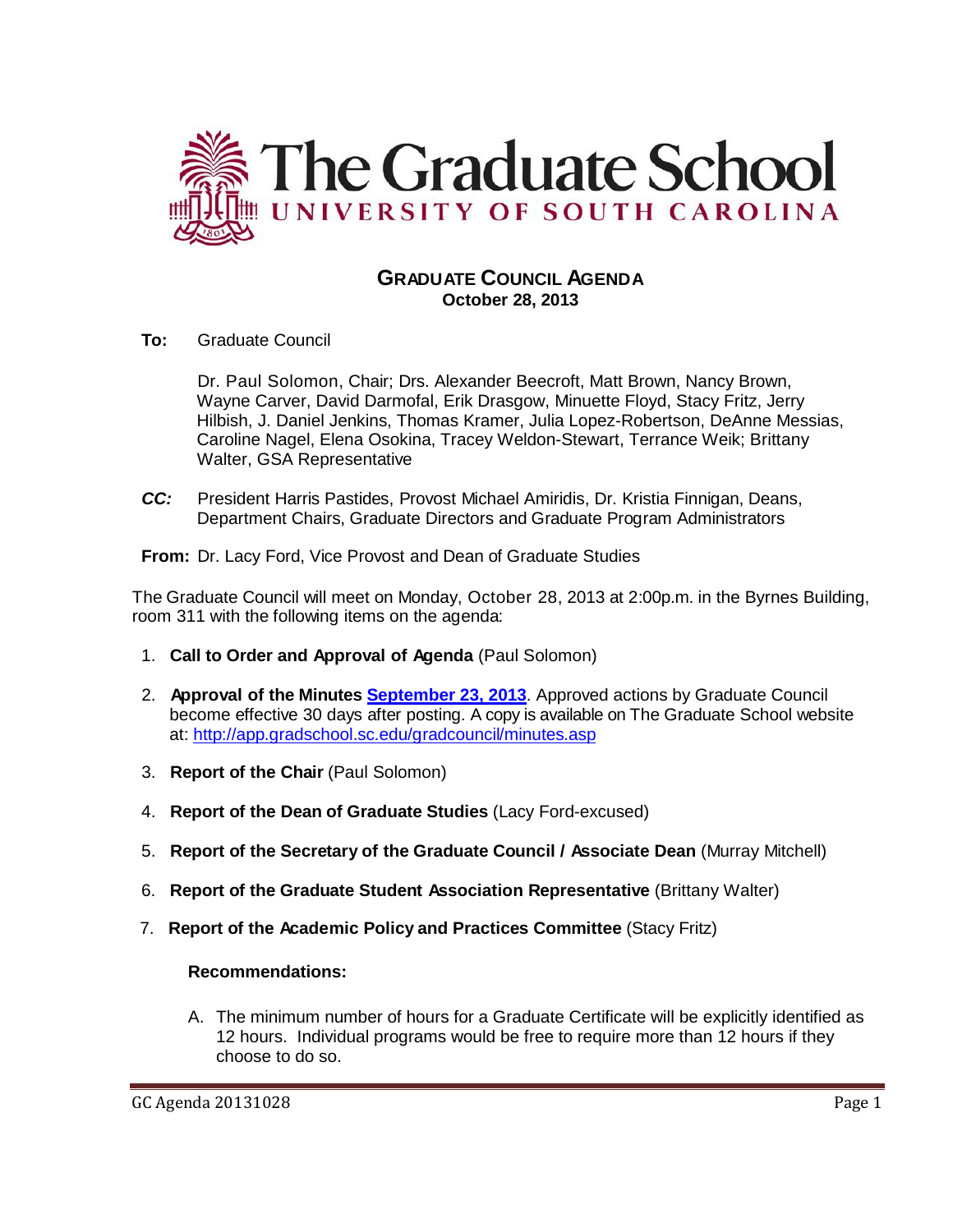- a. Background: Present language suggests that Graduate Certificates must be 18 hours or more. There is no CHE or SACS requirement for this limit of hours toward a certificate. There is precedent in peer and peer-aspirant institutions for 12 hours to be a reasonable expectation. There are programs currently proposing to offer graduate certificates with a target audience of prospective students not currently enrolled—current students would also be eligible for certificates.
- B. The number of hours that are transferrable to a graduate certificate (from another institution) would be based on the following: "No more than 6 hours of credit may be transferred into graduate certificate programs of 12 to 17 hours; no more than 9 hours of credit may be transferred into graduate certificate programs of 18 or more hours."
	- a. Background: All other guidelines for transfer credits would remain in effect (no courses older than 6 years; only grades of "B" or better may be transferred). These recommendations are consistent with the spirit of USC transfer policies for masters and doctoral programs and with SACS requirements.
- C. All credit hours earned in a certificate at USC may be counted toward a graduate degree at USC. Clarification: (1) Certificates may not be earned following graduation; (2) A certificate requires a unique program of study, separate from any other degree option; (3) A certificate may be earned after completion of all courses, but, before graduation for students concurrently enrolled in a degree program.
	- a. Background: Presently there is a precedent for this in the Certificate of Graduate Studies in Higher Education. There is contradictory language elsewhere. Individual programs can restrict the number of credits from certificate programs counted toward a masters or doctoral degree.
- D. Current Graduate Bulletin Language (regarding GPA):
	- a. At the time of graduation, the student's cumulative grade point average (GPA) must be at least 3.00. Additionally, the student's average on all grades recorded on the program of study for courses numbered 700 or above must be at least 3.00 and all courses listed on the program of study must be at least 3.00.
- E. Proposed revision:
	- a. At the time of graduation, the student's cumulative grade point average (GPA) must be at least 3.00 on: (a) all USC graduate coursework, (b) all courses listed on the program of study, and (c) all courses numbered 700 and above listed on the program of study.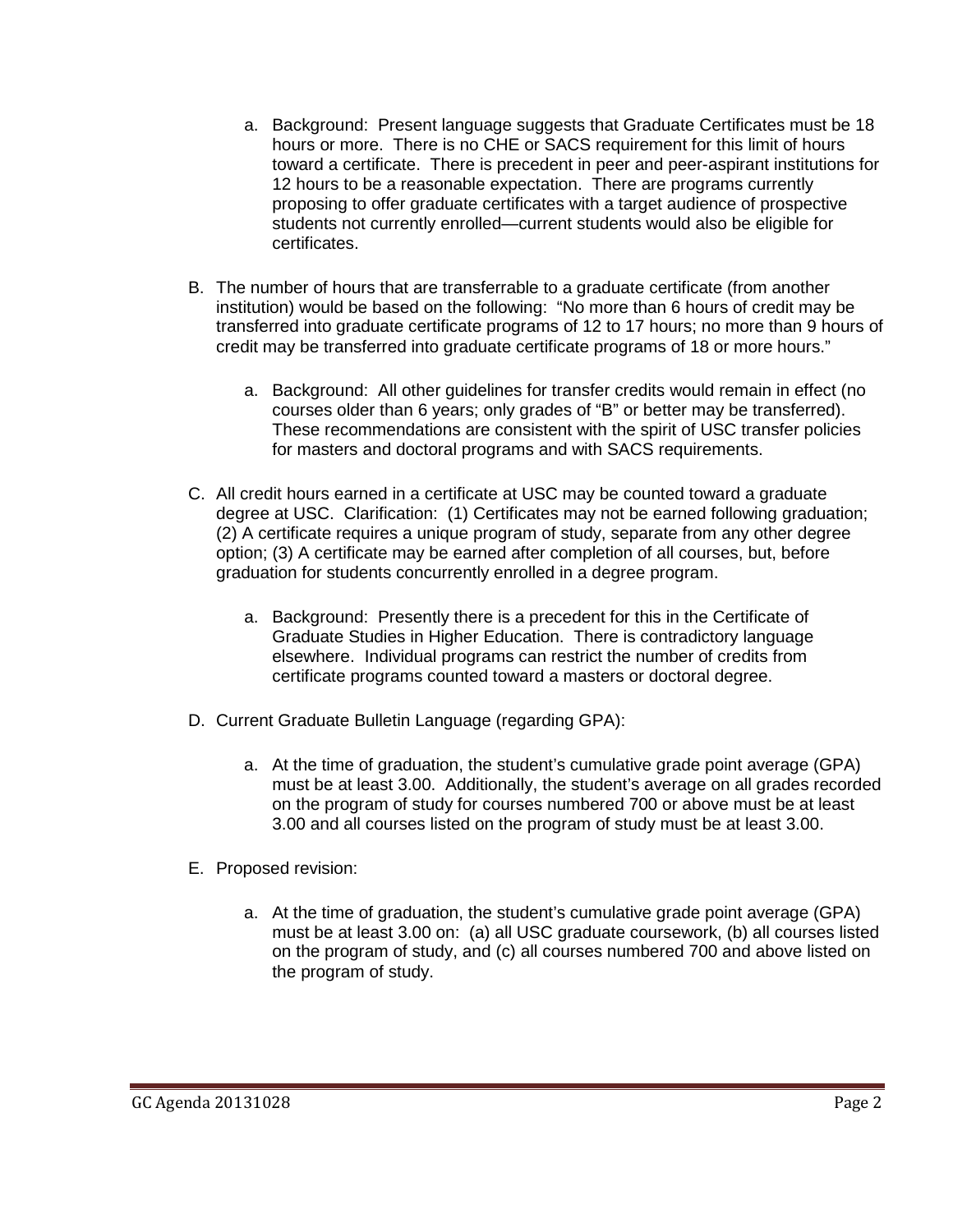Bulletin Change Request

Current Wording

# **Certificate of Graduate Study and Specialist Requirements**

# **Certificate Programs**

The Certificate of Graduate Study is a program of  $18-27$  semester hours of graduate course work. The University of South Carolina currently has 21certificate programs.

#### **[Public Health, Certificate](http://bulletin.sc.edu/preview_program.php?catoid=62&poid=5731)**

The certificate in public health is administered by the **Arnold School of Public Health** 

**[Counselor Education, Certificate \(Career Development Facilitator\)](http://bulletin.sc.edu/preview_program.php?catoid=62&poid=5453)**

The certificate in counselor education with an concentration in career development facilitation is administered by the [College of Education](http://bulletin.sc.edu/preview_entity.php?catoid=62&ent_oid=1856)

**[Higher Education Leadership, Certificate](http://bulletin.sc.edu/preview_program.php?catoid=62&poid=5570)**

The certificate in higher education leadership is administered by the [College of Education.](http://bulletin.sc.edu/preview_entity.php?catoid=62&ent_oid=1856)

**Nursing Administration, Certificate** 

The certificate in nursing administration is administered by the [College of Nursing](http://bulletin.sc.edu/preview_entity.php?catoid=62&ent_oid=1889) and is restricted to studentswho hold a master's degree in nursing or who are nearing completion of a master's degree in the USC College of Nursing.

**[Advanced Practice Nursing, Certificate](http://bulletin.sc.edu/preview_program.php?catoid=62&poid=5345)**

The certificate in advanced nursing practice is administered by the [College of Nursing](http://bulletin.sc.edu/preview_entity.php?catoid=62&ent_oid=1889) and is restricted to students who hold a master's degree in nursing or who are nearing completion of a master's degree in the USC College of Nursing.

**Drug [and Addiction Studies, Certificate](http://bulletin.sc.edu/preview_program.php?catoid=62&poid=5466)**

GC Agenda 20131028 Page 3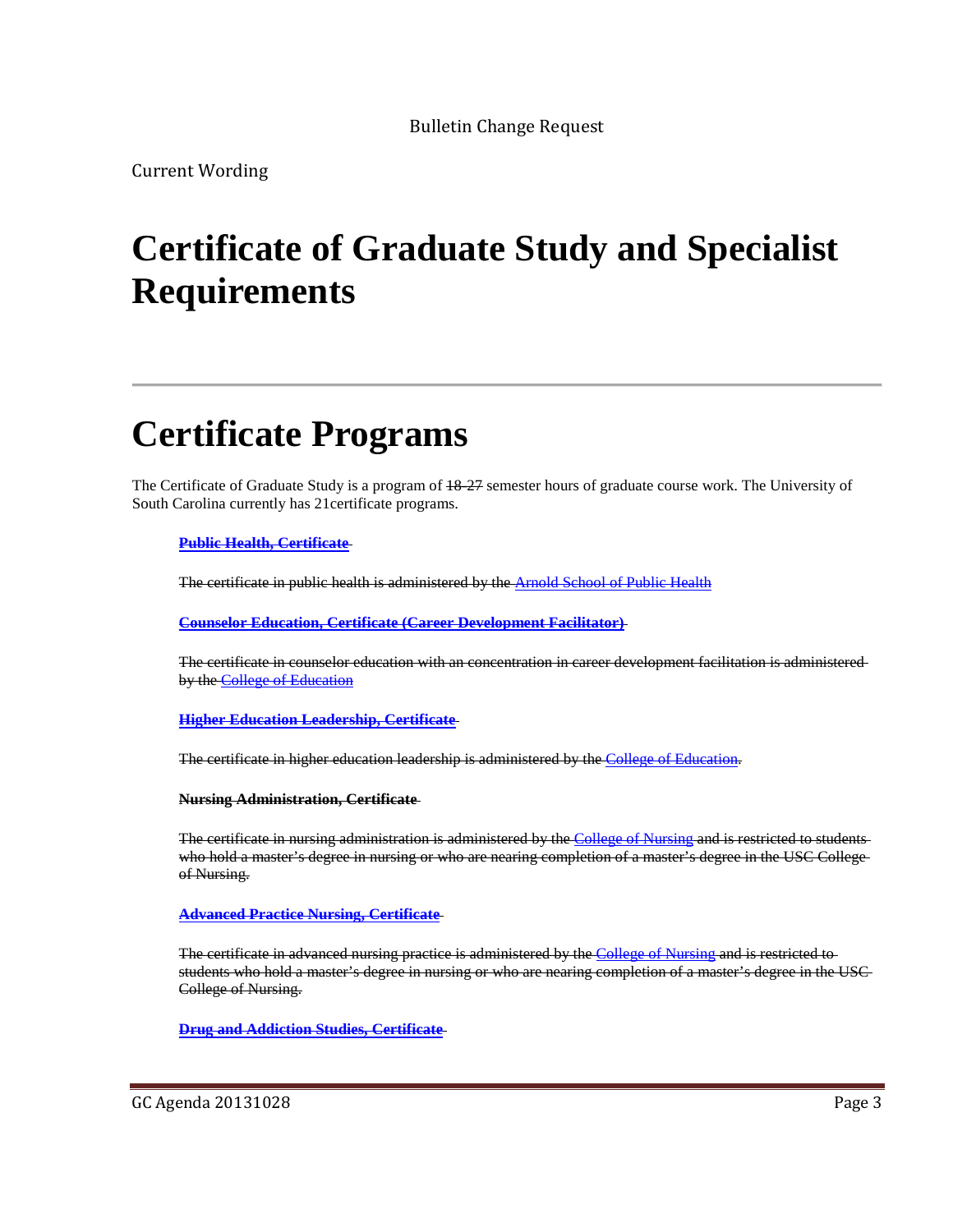The certificate in drug and addiction studies is administered by the [College of Social Work.](http://bulletin.sc.edu/preview_entity.php?catoid=62&ent_oid=1900)

**[Gerontology, Certificate](http://bulletin.sc.edu/preview_program.php?catoid=62&poid=5554)**

The certificate in gerontology is administered by the [College of Social Work.](http://bulletin.sc.edu/preview_entity.php?catoid=62&ent_oid=1900)

**[Historical Archaeology and Cultural Resource Management, Certificate](http://bulletin.sc.edu/preview_program.php?catoid=62&poid=5571)**

The certificate in historical archeology and cultural resources management is administered by the Department of Anthropology in the College of Arts and Sciences.

**[Visual Anthropology, Certificate](http://bulletin.sc.edu/preview_program.php?catoid=62&poid=5794)**

The certificate in visual anthropology is administered by the Department of [Anthropology](http://bulletin.sc.edu/preview_entity.php?catoid=62&ent_oid=1830) in the College of Arts and Sciences.

**[Information Assurance and Security, Certificate](http://bulletin.sc.edu/preview_program.php?catoid=62&poid=5583)**

The certificate in information assurance and security is administered by the Department of [Computer Science](http://bulletin.sc.edu/preview_entity.php?catoid=62&ent_oid=1866)  [and Engineering](http://bulletin.sc.edu/preview_entity.php?catoid=62&ent_oid=1866) in the College of Engineering and Computer Science.

**[Criminal Justice Leadership, Certificate](http://bulletin.sc.edu/preview_program.php?catoid=62&poid=5457)**

The certificate in criminal justice leadership is administered by the Department of [Criminology and Criminal](http://bulletin.sc.edu/preview_entity.php?catoid=62&ent_oid=1834)  **[Justice.](http://bulletin.sc.edu/preview_entity.php?catoid=62&ent_oid=1834)** 

**[Health Communication, Certificate \(Public Health\)](http://bulletin.sc.edu/preview_program.php?catoid=62&poid=5557)**

**[Health Communication, Certificate \(Library and Information Science\)](http://bulletin.sc.edu/preview_program.php?catoid=62&poid=5556)**

**[Health Communication, Certificate \(Journalism and Mass Communications\)](http://bulletin.sc.edu/preview_program.php?catoid=62&poid=5555)**

The certificate in health communication is administered by the Department of [Health Promotion, Education, and](http://bulletin.sc.edu/preview_entity.php?catoid=62&ent_oid=1897)  [Behavior](http://bulletin.sc.edu/preview_entity.php?catoid=62&ent_oid=1897) in the Arnold School of Public Health ; and the [School of Journalism and Mass Communications](http://bulletin.sc.edu/preview_entity.php?catoid=62&ent_oid=1876) and th[e School of Library and Information Science](http://bulletin.sc.edu/preview_entity.php?catoid=62&ent_oid=1877) in the College of Mass Communications and Information-Studies.

**[Museum Management, Certificate](http://bulletin.sc.edu/preview_program.php?catoid=62&poid=5656)**

The certificate museum management in is administered by the Department of [History](http://bulletin.sc.edu/preview_entity.php?catoid=62&ent_oid=1840) - (McKissick Museum) in the College of Arts and Sciences

**[Applied Statistics, Certificate](http://bulletin.sc.edu/preview_program.php?catoid=62&poid=5356)**

The certificate in applied statistics is administered by the Department o[f Statistics](http://bulletin.sc.edu/preview_entity.php?catoid=62&ent_oid=1851) in the College of Arts and Sciences.

**[Teaching English to Speakers of Other Languages, Certificate](http://bulletin.sc.edu/preview_program.php?catoid=62&poid=5784)**

GC Agenda 20131028 Page 4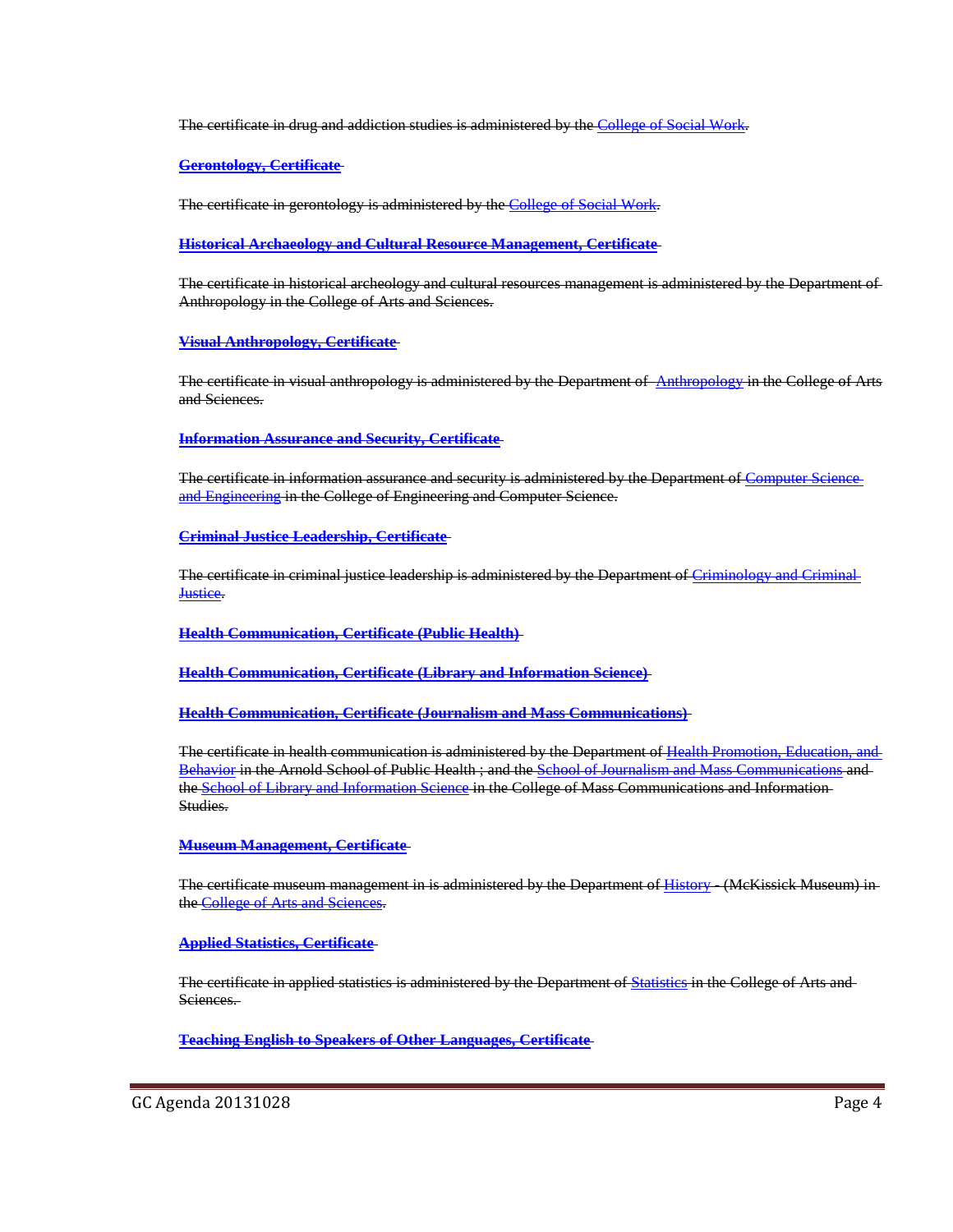The certificate in teaching English to speakers of other languages is administered by the [Linguistics](http://bulletin.sc.edu/preview_entity.php?catoid=62&ent_oid=1842) Program.

**[Women's and Gender Studies, Certificate](http://bulletin.sc.edu/preview_program.php?catoid=62&poid=5798)**

The certificate in women's and gender studies is administered by the program on [Women's and Gender Studies](http://bulletin.sc.edu/preview_entity.php?catoid=62&ent_oid=1853) in the College of Arts and Sciences.

**[Library and Information Science, Certificate](http://bulletin.sc.edu/preview_program.php?catoid=62&poid=5622)**

The certificate in library information science is administered by the [School of Library and Information Science](http://bulletin.sc.edu/preview_entity.php?catoid=62&ent_oid=1877) and is restricted to students who hold a Master's degree in Library and Information Science or who are nearing completion of a master's degree in the School of Library and Information Science.

#### **[Psychiatric Rehabilitation, Certificate](http://bulletin.sc.edu/preview_program.php?catoid=62&poid=5723)**

The certificate in psychiatric rehabilitation is administered by the [School of Medicine -](http://bulletin.sc.edu/preview_entity.php?catoid=62&ent_oid=1878) Columbia.

#### **[Biomedical Studies, Certificate](http://bulletin.sc.edu/preview_program.php?catoid=62&poid=5402)**

The certificate in biomedical sciences is administered by the [School of Medicine -](http://bulletin.sc.edu/preview_entity.php?catoid=62&ent_oid=1878) Columbia.

#### **[Music Performance, Certificate](http://bulletin.sc.edu/preview_program.php?catoid=62&poid=5667)**

The certificate in music performance in is administered by the [School of Music.](http://bulletin.sc.edu/preview_entity.php?catoid=62&ent_oid=1879)

#### **Certificate Degree Requirements**

At least 9 hours of the program course work must consist of required courses although all hours may be prescribed; at least half the total hours in the program of study must be in courses at the 700 level or above; and at least half of the  $18$ or more hours required for a certificate must be University of South Carolina credits. Certificate students must maintaina 3.00 cumulative graduate grade point average (GPA) on all USC courses taken for graduate credit. No more than 6 hours of grades of C may be applied toward a certificate and 9 hours of grades of C+ or lower will make the studentacademically ineligible for a certificate degree. There is no residency requirement, but all courses must be completed within six years of enrollment. The student must be enrolled for at least 1 credit during the term of graduation.

#### **Certificate Program of Study**

A program of study is a list of courses that satisfy the requirements for the certificate. Every degree-seeking student, including students enrolled in a certificate program, must complete a program of study [\(POS\)](http://gradschool.sc.edu/DocLibrary/documents/mastersprogramofstudy.pdf) form approved and signed by student's academic advisor, and approved by the graduate director of the program that administers the certificate and the dean of The Graduate School. The signed POS is sent to The Graduate School and placed in the student's file. This formal agreement serves a number of purposes that benefit both the student and the University. It causes the student and advisor to engage in early planning with a specific goal in mind; it provides information on program requirements and for the planning of course offerings; it facilitates subsequent advisement; and it protects the student in the event of unexpected curriculum or faculty changes. The student must file a completed POS form within the first 12 hours of course work. If necessary, an approved program of study can be modified with a Request for Program Adjustment [\(G-](http://gradschool.sc.edu/DocLibrary/documents/programadjustmentform.pdf)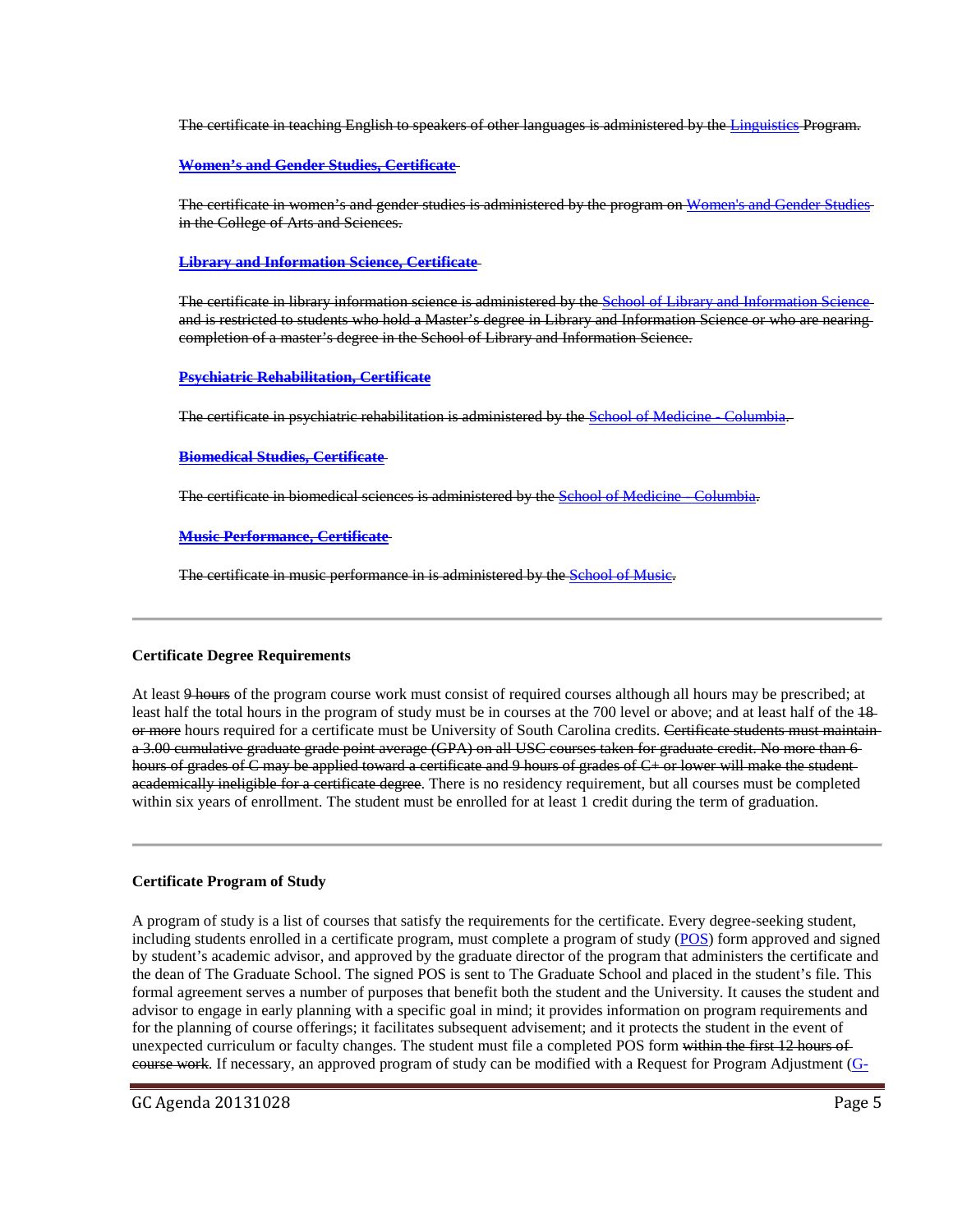[RPA\)](http://gradschool.sc.edu/DocLibrary/documents/programadjustmentform.pdf) form.

#### **Transfer Credit**

No more than 9 semester hours of graduate credit with grades of B or better may be transferred from another institution into a graduate certificate program. Course work transferred for credit toward a Certificate of Graduate Study must be from an accredited institution and must be no more than six years old at the time of graduation.

Course work transferred from another institution for credit toward a graduate certificate must be relevant to the program and have course content and a level of instruction equivalent to that offered by the University's own graduate programs. Approval for acceptance of transfer credit to a student's program of study must be approved and justified by the student's academic department and submitted to the dean of The Graduate School for final approval on the request for transfer of academic credit [\(G-RTC\)](http://gradschool.sc.edu/DocLibrary/documents/G-RTC.pdf) form. Transfer credit is not posted to a student's official academic transcript until the term of graduation.

#### **Transient Enrollment Privilege**

A USC graduate student in a certificate program seeking transient enrollment privilege at another institution should complete and submit the Special Enrollment Request [\(AS-30\)](http://registrar.sc.edu/pdf/AS-30e.pdf) form available on the Office of the Registrar's website to the dean of The Graduate School for approval. Before enrolling in graduate courses at another institution, student's should contact the graduate director of the certificate program for permission to enroll and to ensure that the credits from the other institution will be approved for inclusion on the student's certificate program of study.

#### **Revalidation of Out-of-Date Courses**

Students enrolled in a certificate program may, with permission of the academic department administering the certificate, request revalidation of USC graduate courses over six years old for inclusion in the certificate program of study. Each academic program will determine whether a course is appropriate for revalidation. The Permit for Revalidation Examination [\(PRE\)](http://gradschool.sc.edu/DocLibrary/documents/pre.pdf) form must be completed and submitted to the dean of the Graduate School for approval prior to revalidation. Proof of payment of required fees must be submitted with the Permit for Revalidation Examination form. Complete revalidation instructions available: [http://gradschool.sc.edu/DocLibrary/documents/pre.pdf.](http://gradschool.sc.edu/DocLibrary/documents/pre.pdf)

Note: Coursework taken at other institutions may not be revalidated.

#### **Application for Graduation and Degree Audit**

All students enrolled in a certificate program must file the [application for degree/graduation](http://registrar.sc.edu/pdf/DegreeApp.pdf) available on the website of th[e Office of the University Registrar](http://registrar.sc.edu/) with The Graduate School within 5 class days of the start of the fall or spring semester in which the degree is to be awarded, or within the first 10 class days of Summer Session I if the degree is to be awarded at the end of the summer (even if the student does not plan to take courses until the second summer session). Although some departments do not require students to provide the academic program with copies of the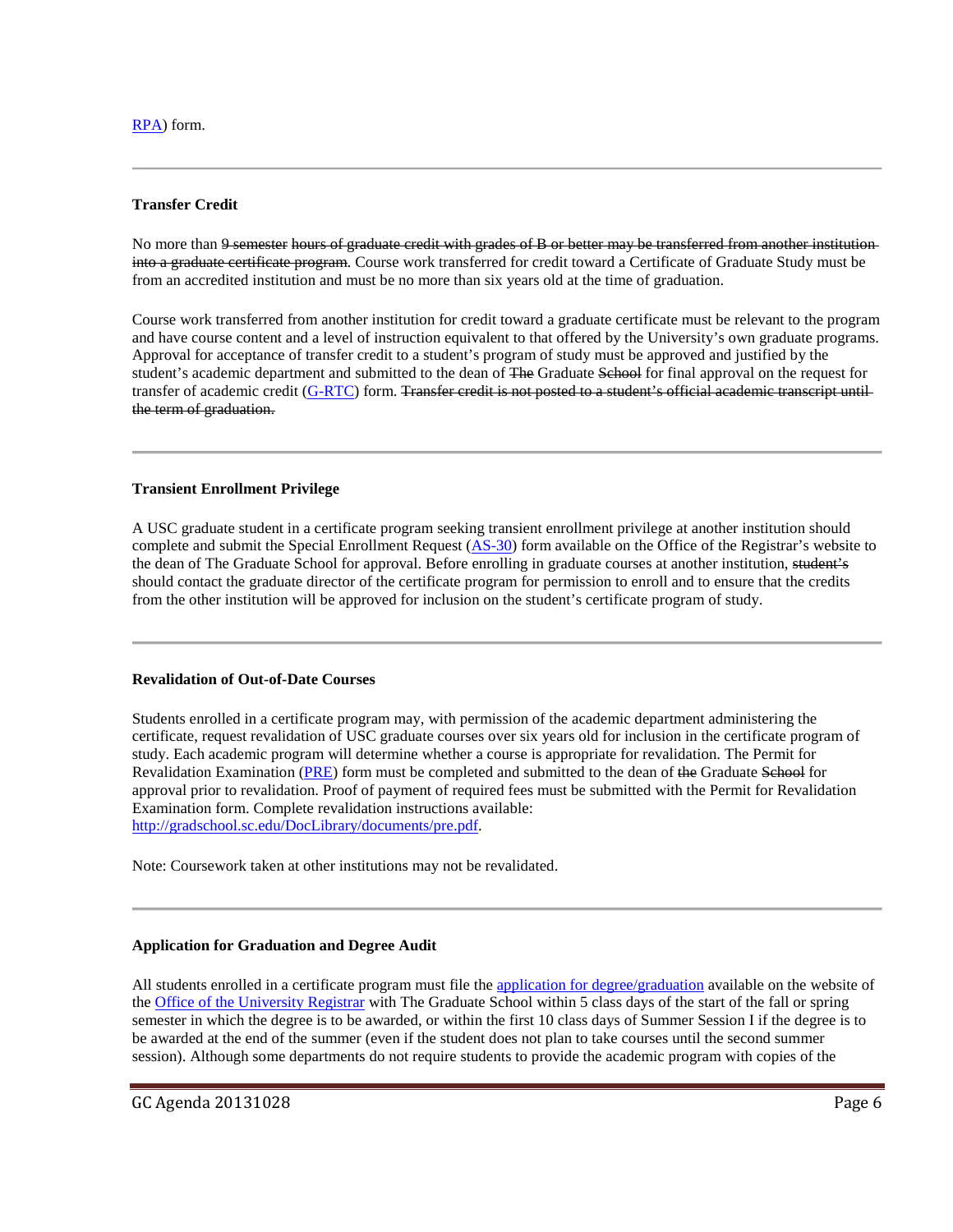application for graduation, The Graduate School recommends that students do provide a copy to the academic program to facilitate assessment of degree requirements. Applicants are encouraged to consult with the academic program to confirm that all requirements for graduation have been met.

Applications for graduation submitted after the announced filing deadline will be accepted if supported by a letter from the graduate director of the student's program and accompanied by a late fee of \$25, which increases by \$25 every 30 days after the deadline. Deadlines are posted for each term on the official [academic calendar o](http://registrar.sc.edu/html/calendar5yr/5YrCalendar3.stm)f the University found on the website of the [Office of the University Registrar.](http://registrar.sc.edu/) Any late application that lacks the supporting letter or late fee will be processed for the following term.

The Graduate School forwards the application for degree/graduation to the Office of the University Registrar to start the degree audit process. In [VIP,](https://vip.sc.edu/) students should view their Graduation Degree Application to confirm the accuracy of the information submitted and to correct any errors so the diploma is printed correctly. It is also important to inspect the VIP graduation degree application information to determine if there are any holds that will prevent issue of an official transcript or mailing of the diploma. At the end of the semester, the degree program and The Graduate School both assess for degree audit whether all requirements have been completed, and then forward a recommendation to the Registrar to approve or disapprove awarding of the degree.

At the time of graduation, the student's cumulative gradepoint average (GPA) must be at least 3.00. Additionally, the student's average on all grades recorded on the program of study for courses numbered 700 or above must be at least 3.00 and all courses listed on the program of study must be at least 3.00.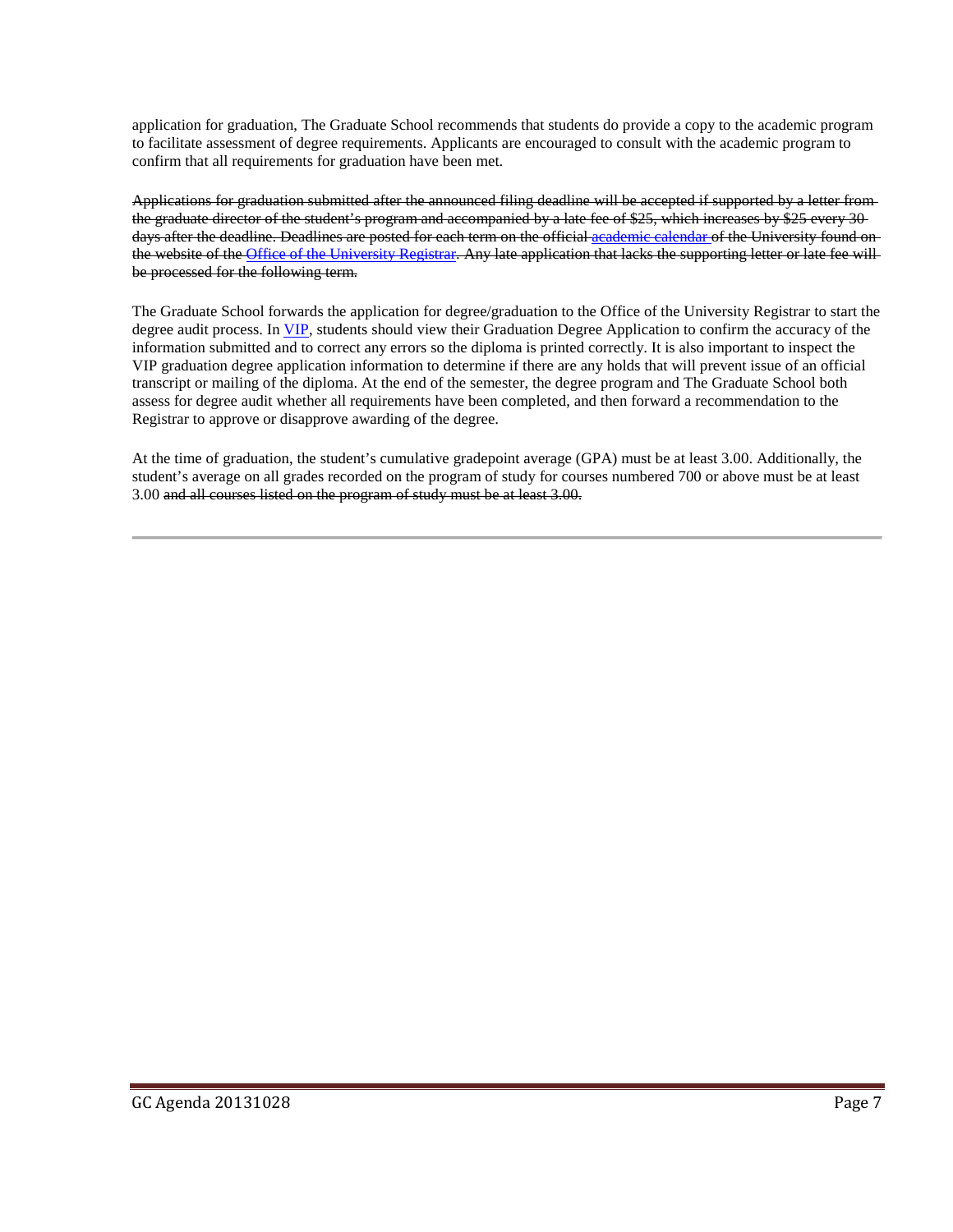## **Proposed Wording**

Bulletin Change Form

# **Certificate of Graduate Study and Specialist Requirements**

# **Certificate Programs**

The Certificate of Graduate Study is a program of a minimum of *12* semester hours of graduate course work. The University of South Carolina currently has 21certificate programs.

### **[Advanced Practice Nursing, Certificate](http://bulletin.sc.edu/preview_program.php?catoid=62&poid=5345)**

The certificate in advanced nursing practice is administered by the [College of Nursing](http://bulletin.sc.edu/preview_entity.php?catoid=62&ent_oid=1889) and is restricted to students who hold a master's degree in nursing or who are nearing completion of a master's degree in the USC College of Nursing.

### **[Applied Statistics, Certificate](http://bulletin.sc.edu/preview_program.php?catoid=62&poid=5356)**

The certificate in applied statistics is administered by the Department of [Statistics](http://bulletin.sc.edu/preview_entity.php?catoid=62&ent_oid=1851) in the College of Arts and Sciences.

### **[Biomedical Studies, Certificate](http://bulletin.sc.edu/preview_program.php?catoid=62&poid=5402)**

The certificate in biomedical sciences is administered by the **School of Medicine - Columbia**.

**[Counselor Education, Certificate \(Career Development Facilitator\)](http://bulletin.sc.edu/preview_program.php?catoid=62&poid=5453)**

The certificate in counselor education with an concentration in career development facilitation is administered by the [College of Education](http://bulletin.sc.edu/preview_entity.php?catoid=62&ent_oid=1856)

**[Criminal Justice Leadership, Certificate](http://bulletin.sc.edu/preview_program.php?catoid=62&poid=5457)**

The certificate in criminal justice leadership is administered by the Department of Criminology and [Criminal Justice.](http://bulletin.sc.edu/preview_entity.php?catoid=62&ent_oid=1834)

**[Drug and Addiction Studies, Certificate](http://bulletin.sc.edu/preview_program.php?catoid=62&poid=5466)**

GC Agenda 20131028 Page 8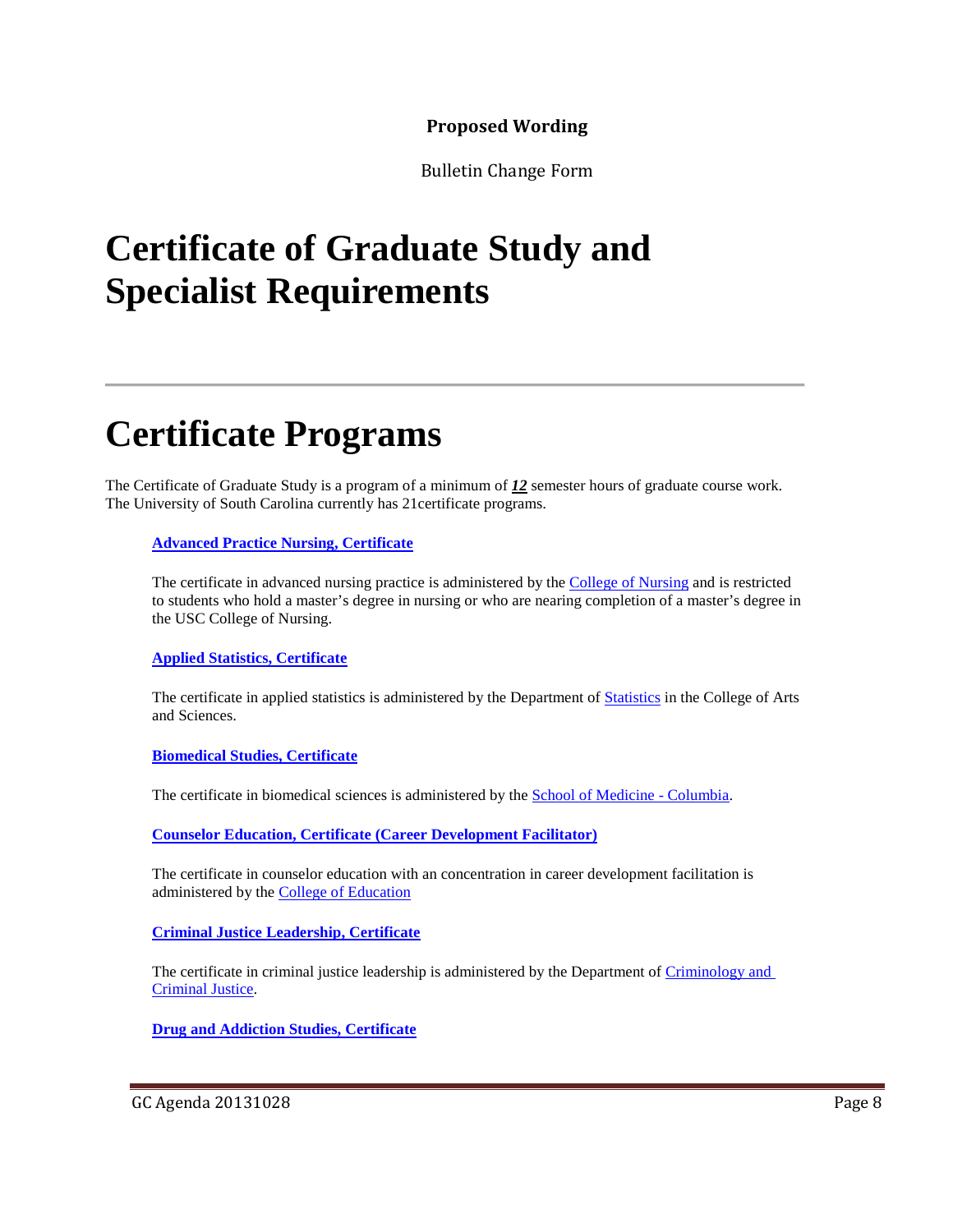The certificate in drug and addiction studies is administered by the [College of Social Work.](http://bulletin.sc.edu/preview_entity.php?catoid=62&ent_oid=1900)

**[Gerontology, Certificate](http://bulletin.sc.edu/preview_program.php?catoid=62&poid=5554)**

The certificate in gerontology is administered by the [College of Social Work.](http://bulletin.sc.edu/preview_entity.php?catoid=62&ent_oid=1900)

**[Health Communication, Certificate \(Public Health\)](http://bulletin.sc.edu/preview_program.php?catoid=62&poid=5557)**

**[Health Communication, Certificate \(Library and Information Science\)](http://bulletin.sc.edu/preview_program.php?catoid=62&poid=5556)**

**[Health Communication, Certificate \(Journalism and Mass Communications\)](http://bulletin.sc.edu/preview_program.php?catoid=62&poid=5555)**

The certificate in health communication is administered by the Department of [Health Promotion,](http://bulletin.sc.edu/preview_entity.php?catoid=62&ent_oid=1897)  [Education, and Behavior](http://bulletin.sc.edu/preview_entity.php?catoid=62&ent_oid=1897) in the Arnold School of Public Health ; and the [School of Journalism and Mass](http://bulletin.sc.edu/preview_entity.php?catoid=62&ent_oid=1876)  [Communications](http://bulletin.sc.edu/preview_entity.php?catoid=62&ent_oid=1876) and the [School of Library and Information Science](http://bulletin.sc.edu/preview_entity.php?catoid=62&ent_oid=1877) in the College of Mass Communications and Information Studies.

### **[Higher Education Leadership, Certificate](http://bulletin.sc.edu/preview_program.php?catoid=62&poid=5570)**

The certificate in higher education leadership is administered by the [College of Education.](http://bulletin.sc.edu/preview_entity.php?catoid=62&ent_oid=1856)

**[Historical Archaeology and Cultural Resource Management, Certificate](http://bulletin.sc.edu/preview_program.php?catoid=62&poid=5571)**

The certificate in historical archeology and cultural resources management is administered by the Department of Anthropology in the College of Arts and Sciences.

#### **[Information Assurance and Security, Certificate](http://bulletin.sc.edu/preview_program.php?catoid=62&poid=5583)**

The certificate in information assurance and security is administered by the Department of [Computer](http://bulletin.sc.edu/preview_entity.php?catoid=62&ent_oid=1866)  [Science and Engineering](http://bulletin.sc.edu/preview_entity.php?catoid=62&ent_oid=1866) in the College of Engineering and Computer Science.

#### **[Library and Information Science, Certificate](http://bulletin.sc.edu/preview_program.php?catoid=62&poid=5622)**

The certificate in library information science is administered by the School of Library and Information [Science](http://bulletin.sc.edu/preview_entity.php?catoid=62&ent_oid=1877) and is restricted to students who hold a Master's degree in Library and Information Science or who are nearing completion of a master's degree in the School of Library and Information Science.

#### **[Museum Management, Certificate](http://bulletin.sc.edu/preview_program.php?catoid=62&poid=5656)**

The certificate museum management in is administered by the Department of **History** - (McKissick Museum) in th[e College of Arts and Sciences.](http://bulletin.sc.edu/preview_entity.php?catoid=62&ent_oid=1828)

#### **[Music Performance, Certificate](http://bulletin.sc.edu/preview_program.php?catoid=62&poid=5667)**

The certificate in music performance in is administered by the **School of Music**.

### **Play Therapy Certificate**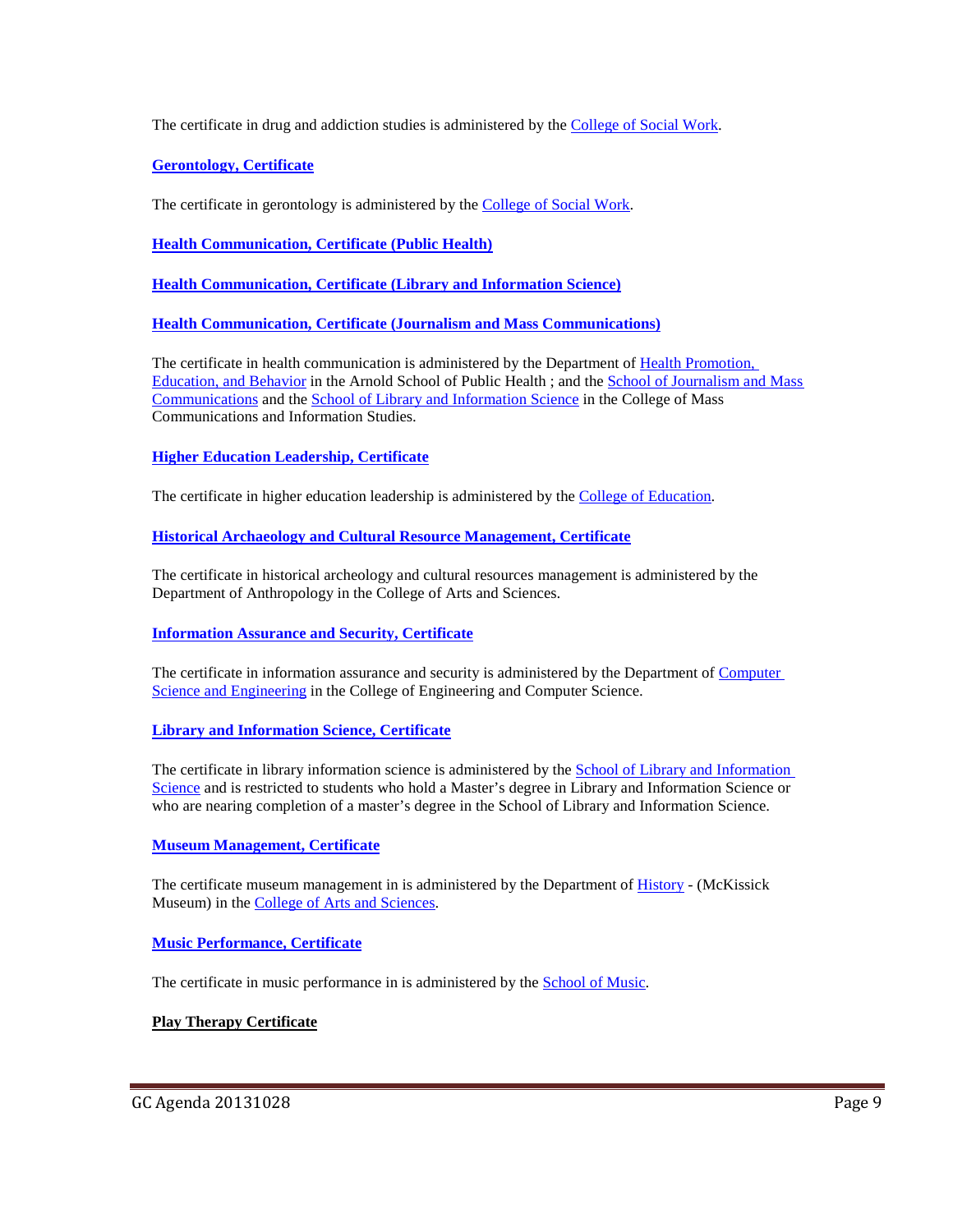#### The certificate in play therapy is administered by the **College of Education**.

### **[Psychiatric Rehabilitation, Certificate](http://bulletin.sc.edu/preview_program.php?catoid=62&poid=5723)**

The certificate in psychiatric rehabilitation is administered by the [School of Medicine -](http://bulletin.sc.edu/preview_entity.php?catoid=62&ent_oid=1878) Columbia.

#### **[Public Health, Certificate](http://bulletin.sc.edu/preview_program.php?catoid=62&poid=5731)**

The certificate in public health is administered by th[e Arnold School of Public Health](http://bulletin.sc.edu/preview_entity.php?catoid=62&ent_oid=1892)

#### **Social Work with Military Members, Veterans, and Military Families**

The certificate in social work with military members, veterans, and military families is administered by the College of Social Work.

#### **[Teaching English to Speakers of Other Languages, Certificate](http://bulletin.sc.edu/preview_program.php?catoid=62&poid=5784)**

The certificate in teaching English to speakers of other languages is administered by the [Linguistics](http://bulletin.sc.edu/preview_entity.php?catoid=62&ent_oid=1842) Program.

#### **[Visual Anthropology, Certificate](http://bulletin.sc.edu/preview_program.php?catoid=62&poid=5794)**

The certificate in visual anthropology is administered by the Department of [Anthropology](http://bulletin.sc.edu/preview_entity.php?catoid=62&ent_oid=1830) in the College of Arts and Sciences.

**[Women's and Gender Studies, Certificate](http://bulletin.sc.edu/preview_program.php?catoid=62&poid=5798)**

The certificate in women's and gender studies is administered by the program on [Women's and Gender](http://bulletin.sc.edu/preview_entity.php?catoid=62&ent_oid=1853)  [Studies](http://bulletin.sc.edu/preview_entity.php?catoid=62&ent_oid=1853) in the College of Arts and Sciences.

#### **Certificate Degree Requirements**

At least *half* of the program course work must consist of required courses although all hours may be prescribed; at least half the total hours in the program of study must be in courses at the 700 level or above; and at least half of the hours required for a certificate must be University of South Carolina credits. There is no residency requirement, but all courses must be completed within six years of enrollment. The student must be enrolled for at least 1 credit during the term of graduation.

#### **Certificate Program of Study**

A program of study is a list of courses that satisfy the requirements for the certificate. Every degree-seeking student, including students enrolled in a certificate program, must complete a program of study [\(POS\)](http://gradschool.sc.edu/DocLibrary/documents/mastersprogramofstudy.pdf) form approved and signed by student's academic advisor, and approved by the graduate director of the program that administers the certificate and the *dean of Graduate Studies*. The signed POS is sent to The Graduate School and placed in the student's file. This formal agreement serves a number of purposes that benefit both the student and the University. It causes the student and advisor to engage in early planning with a specific goal in mind; it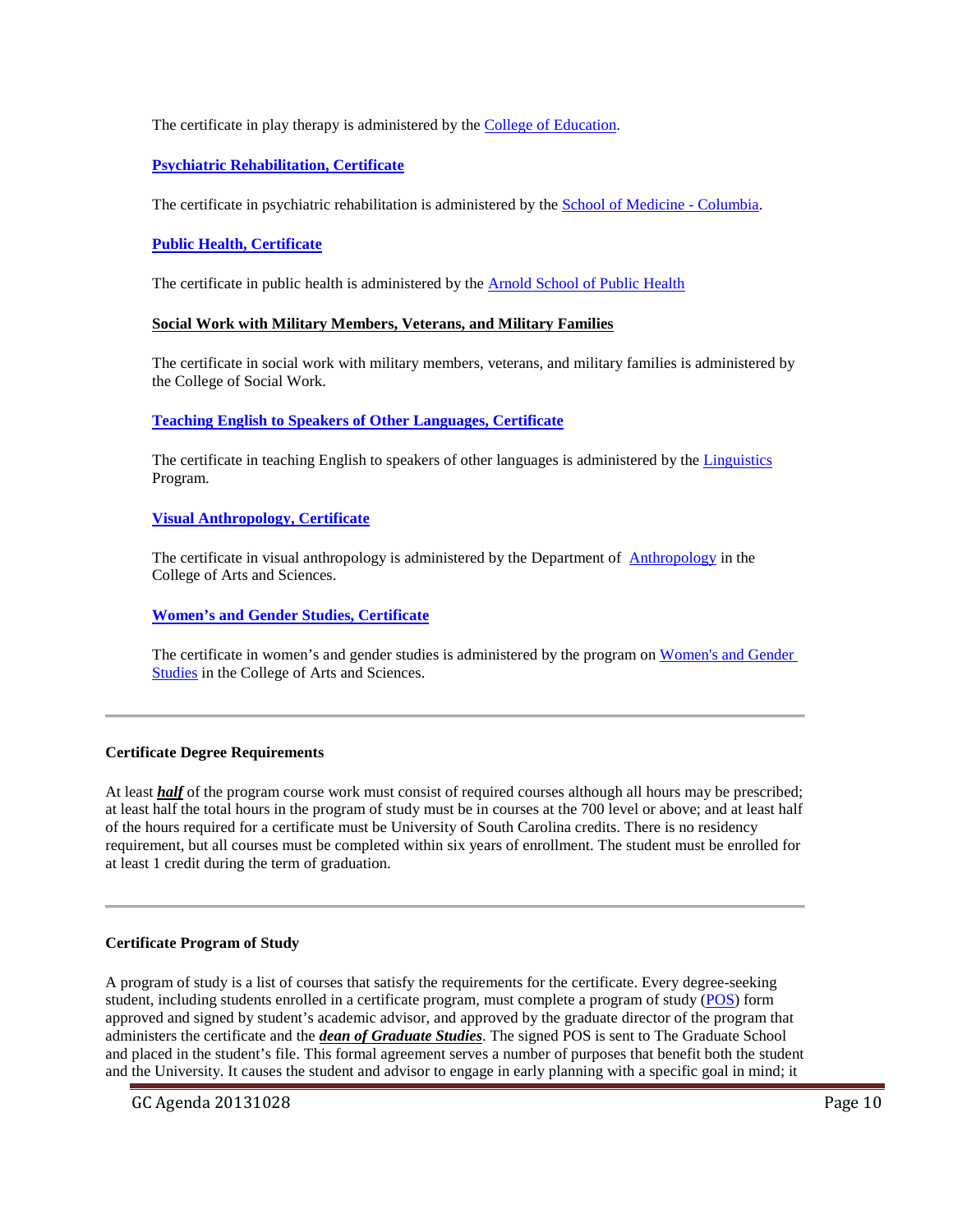provides information on program requirements and for the planning of course offerings; it facilitates subsequent advisement; and it protects the student in the event of unexpected curriculum or faculty changes. The student must file a completed POS form *prior to graduation*. If necessary, an approved program of study can be modified with a Request for Program Adjustment [\(G-RPA\)](http://gradschool.sc.edu/DocLibrary/documents/programadjustmentform.pdf) form.

#### **Transfer Credit**

No more than *6 hours of credit may be transferred into graduate certificate programs of 12 to 17 hours; no more than 9 hours of credit may be transferred into graduate certificate programs of 18 or more hours*. Course work transferred for credit toward a Certificate of Graduate Study must be from an accredited institution and must be no more than six years old at the time of graduation.

Course work transferred from another institution for credit toward a graduate certificate must be relevant to the program and have course content and a level of instruction equivalent to that offered by the University's own graduate programs. Approval for acceptance of transfer credit to a student's program of study must be approved and justified by the student's academic department and submitted to the dean of Graduate *Studies* for final approval on the request for transfer of academic credit [\(G-RTC\)](http://gradschool.sc.edu/DocLibrary/documents/G-RTC.pdf) form.

#### **Transient Enrollment Privilege**

A USC graduate student in a certificate program seeking transient enrollment privilege at another institution should complete and submit the Special Enrollment Request [\(AS-30\)](http://registrar.sc.edu/pdf/AS-30e.pdf) form available on the Office of the Registrar's website to the dean of The Graduate School for approval. Before enrolling in graduate courses at another institution, *students* should contact the graduate director of the certificate program for permission to enroll and to ensure that the credits from the other institution will be approved for inclusion on the student's certificate program of study.

#### **Revalidation of Out-of-Date Courses**

Students enrolled in a certificate program may, with permission of the academic department administering the certificate, request revalidation of USC graduate courses over six years old for inclusion in the certificate program of study. Each academic program will determine whether a course is appropriate for revalidation. The Permit for Revalidation Examination [\(PRE\)](http://gradschool.sc.edu/DocLibrary/documents/pre.pdf) form must be completed and submitted to the dean of Graduate *Studies* for approval prior to revalidation. Proof of payment of required fees must be submitted with the Permit for Revalidation Examination form. Complete revalidation instructions available: [http://gradschool.sc.edu/DocLibrary/documents/pre.pdf.](http://gradschool.sc.edu/DocLibrary/documents/pre.pdf)

Note: Coursework taken at other institutions may not be revalidated.

#### **Application for Graduation and Degree Audit**

All students enrolled in a certificate program must file the [application for degree/graduation](http://registrar.sc.edu/pdf/DegreeApp.pdf) available on the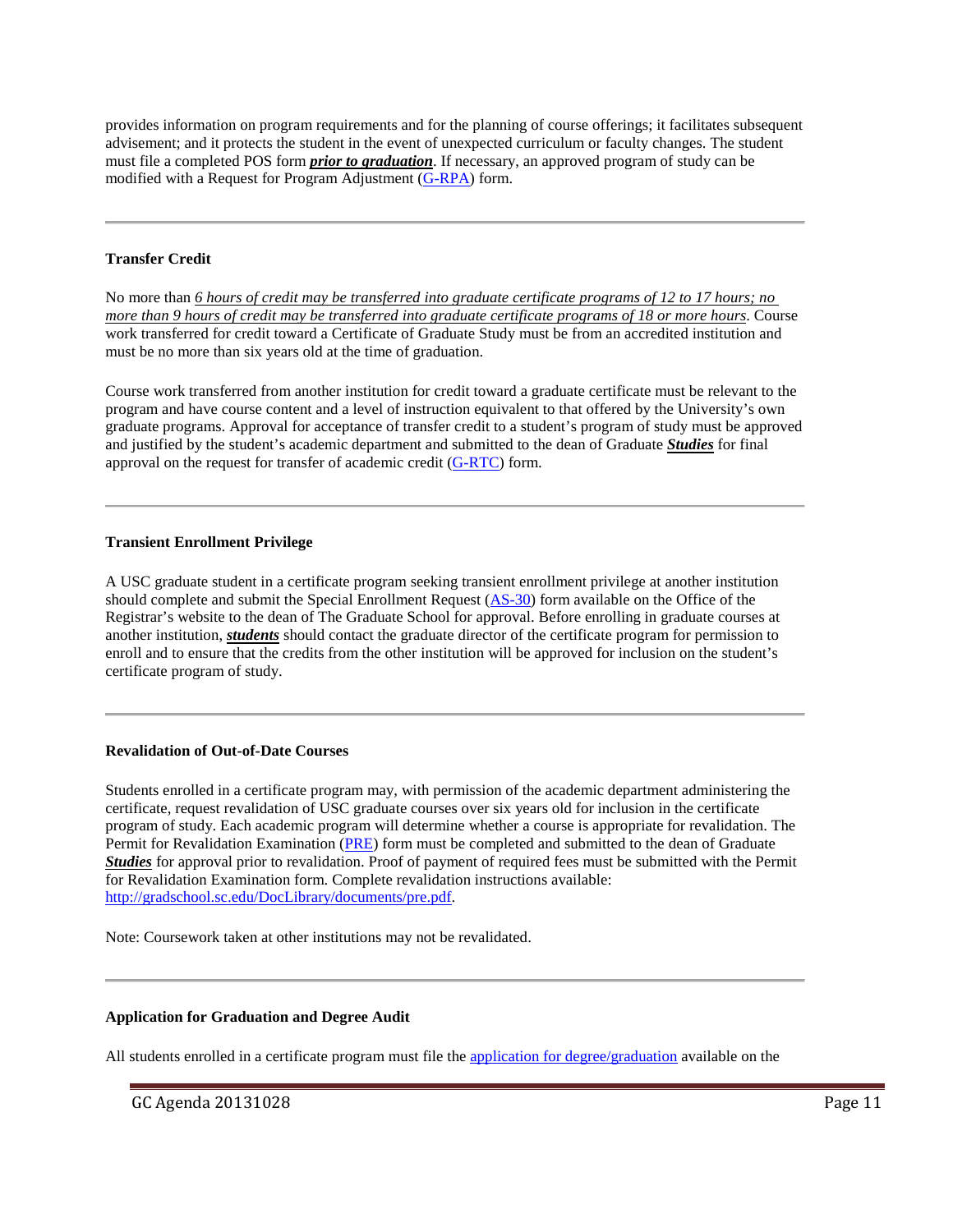website of the [Office of the University Registrar](http://registrar.sc.edu/) with The Graduate School within 5 class days of the start of the fall or spring semester in which the degree is to be awarded, or within the first 10 class days of Summer Session I if the degree is to be awarded at the end of the summer (even if the student does not plan to take courses until the second summer session). Although some departments do not require students to provide the academic program with copies of the application for graduation, The Graduate School recommends that students do provide a copy to the academic program to facilitate assessment of degree requirements. Applicants are encouraged to consult with the academic program to confirm that all requirements for graduation have been met.

The Graduate School forwards the application for degree/graduation to the Office of the University Registrar to start the degree audit process. I[n VIP,](https://vip.sc.edu/) students should view their Graduation Degree Application to confirm the accuracy of the information submitted and to correct any errors so the diploma is printed correctly. It is also important to inspect the VIP graduation degree application information to determine if there are any holds that will prevent issue of an official transcript or mailing of the diploma. At the end of the semester, the degree program and The Graduate School both assess for degree audit whether all requirements have been completed, and then forward a recommendation to the Registrar to approve or disapprove awarding of the degree.

At the time of graduation, the student's cumulative grade point average (GPA) must be at least 3.00. Additionally, the student's average on all grades recorded on the program of study for courses numbered 700 or above must be at least 3.00 *on: (a) all USC graduate coursework, (b) all courses listed on the program of study, and (c) all courses numbered 700 and above listed on the program of study.*

8. **Report of the 500/600 Level Courses, Distance Education and Special Courses** (Murray Mitchell)

#### **500/600 Level Courses**

**Course Deletions:**

**RELG 510 RELG 521 RELG 532 RELG 592 RELG 593 RELG 594**

#### **New Course Proposals**

HRTM 591- Golf Tourism (3) **APPROVED** [Effective Term: Fall 2014]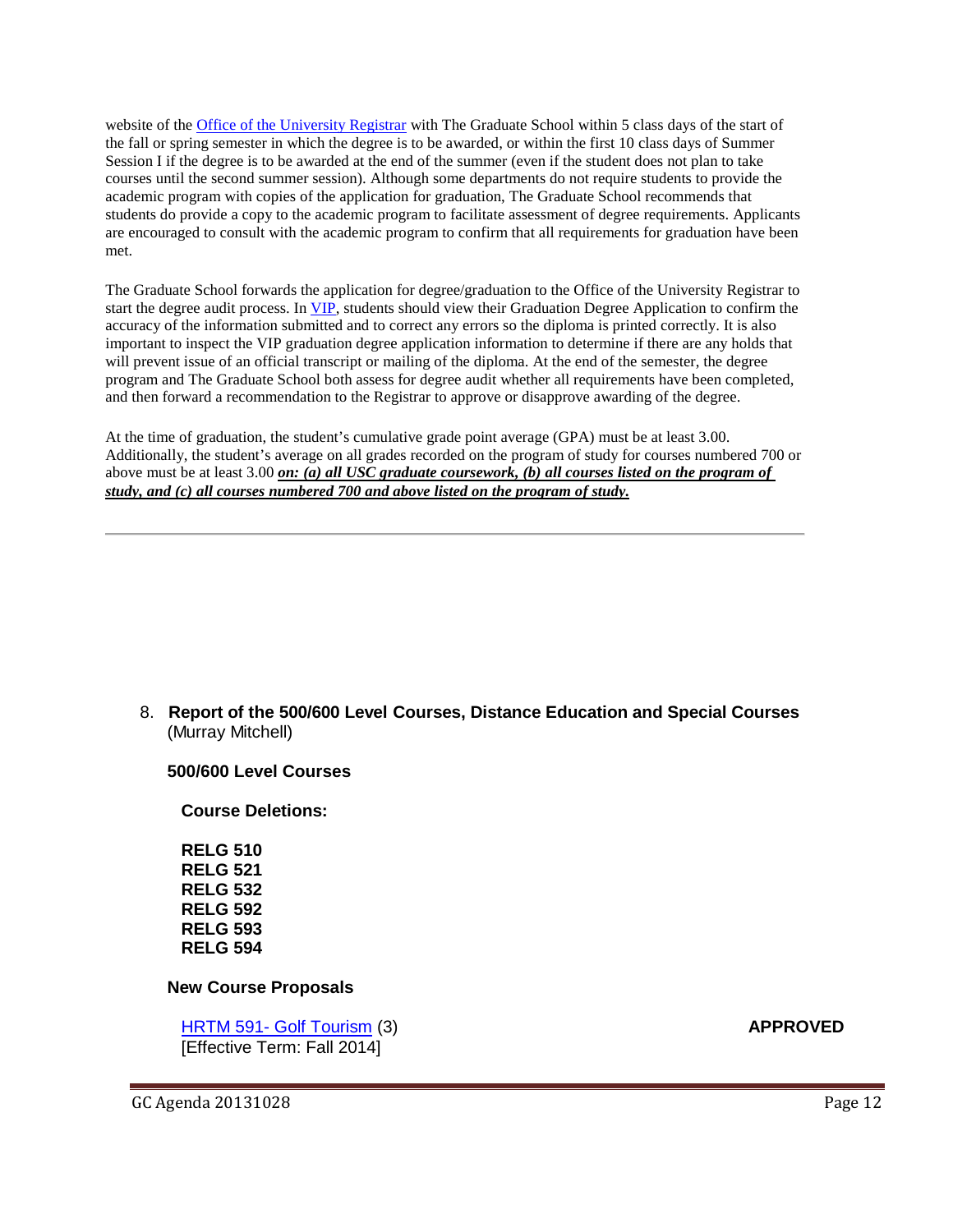MUSC 505 Violin Scales and Technique (2) [Effective Spring 2014]

JOUR 528 Cause Communications: Service Learning Experience (3) [Effective Fall 2014]

### **Course Change Proposals**

GEOG 561 Geographic Concepts for Teachers (3) Change course title to Contemporary Issues in Geography Education and change course description [Effective Fall 2014]

MSCI 627 Marine Phytoplankton (3) Cross-listed with BIOL 627 Marine Phytoplankton (3) to change pre-requisites to MSCI 102 or MSCI/BIOL 450 [Effective Fall 2014]

BIOL 627 Marine Phytoplankton (3) Cross-listed with MSCI 627 Marine Phytoplankton (3) to change pre-requisites to MSCI 102 or MSCI/BIOL 450 [Effective Fall 2014]

GEOL 557 Coastal Processes (3) Cross-listed with MSCI 557 Coastal Processes to change pre-requisites to (NONE) [Effective Fall 2014]

MSCI 557 Coastal Processes (3) Cross-listed with GEOL 557 Coastal Processes to change pre-requisites to (NONE) [Effective Fall 2014]

**RELG 572 – Change number to 377, new title & Description.**

- 9. **Fellowships and Scholarships Committee** (Wayne Carver-excused)
- 10. **Report of Science, Math, and Related Professional Programs Committee** (DeAnne Messias)

### *Department of Nursing*

Course Change Proposal **[NURS J781 Applied Technology in Health Care](http://gradschool.sc.edu/facstaff/gradcouncil/2013/nurs%20j781%20ccp_Redacted.pdf)** (3) Add NURS 805 to the list of prerequisites for this course. [Effective Term: Fall 2014]

Course Change Proposal **[NURS J808 Advanced Nursing in Population Health](http://gradschool.sc.edu/facstaff/gradcouncil/2013/nurs%20j808%20ccp_Redacted.pdf)** (2) Add NURS 737, NURS 805, and NURS 734 to the list of pre-requisites for this course. [Effective Term: Fall 2014]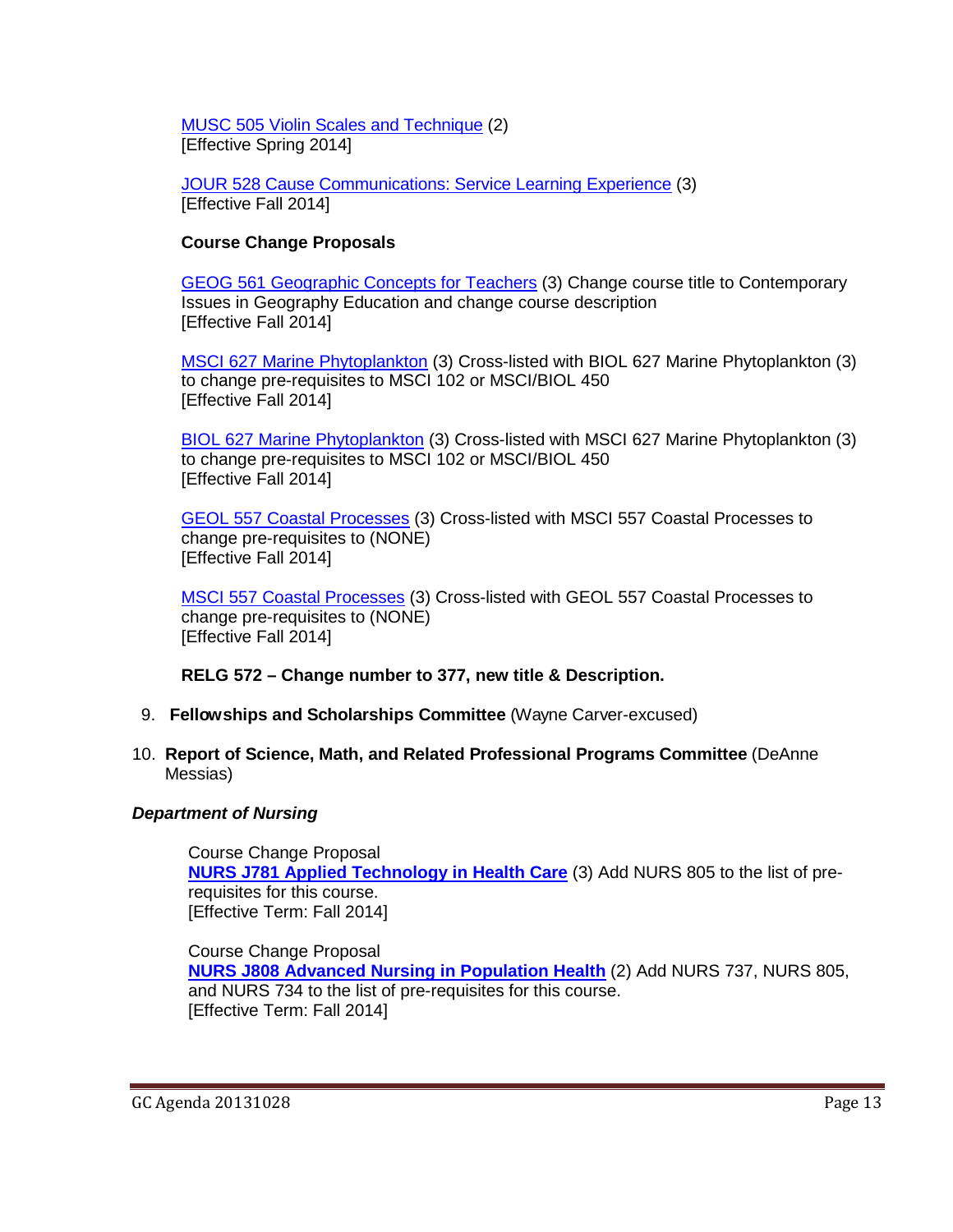Course Change Proposal

**[NURS 897 DNP Project Preparation and Residency](http://gradschool.sc.edu/facstaff/gradcouncil/2013/NURS%20897%20CCP_Redacted.pdf)** (1-3) Change Course Title to DNP Clinical Dissertation and Residency. [Effective Term: Fall 2014]

11. **Report of the Humanities, Social Sciences, Education, and Related Professional Programs Committee** (J. Daniel Jenkins)

*Business*

Academic Program Action **[APA Dual Degree, Master of International Business \(MIB\)](http://gradschool.sc.edu/facstaff/gradcouncil/2013/APA%20Dual%20Degree%20Master%20of%20Intl%20Business-MIB_Redacted.pdf)** (35) Addition of Dual Degree Program between USC and Tec de Monterrey [Effective Fall 2014]

Academic Program Action **[APA Graduate Certificate in Human Resources](http://gradschool.sc.edu/facstaff/gradcouncil/2013/APA%20Grad%20Cert%20HR_Redacted.pdf)** (12) Human Resources Certificate Program [Effective Summer I 2014]

Academic Program Action **[APA Graduate Certificate in Financial and Resource Management](http://gradschool.sc.edu/facstaff/gradcouncil/2013/APA%20Financial%20and%20Resource%20Mgmt.pdf)** (12) Financial and Resource Management Certificate Program [Effective Summer I 2014]

Academic Program Action **[APA Graduate Certificate in Business Analytics](http://gradschool.sc.edu/facstaff/gradcouncil/2013/APA%20Graduate%20Certificate%20in%20Business%20Analytics_Redacted.pdf)** (12) Business Analytics Certificate Program [Effective Summer I 2014]

Course Change Proposal **[MGMT 770 Organizational Behavior](http://gradschool.sc.edu/facstaff/gradcouncil/2013/CCP%20Mgmt%20770%20Organizational%20Behavior_Redacted.pdf)** (3) Change course title to Competing through People [Effective Fall 2014]

Academic Program Action **[APA Executive International Master of Business Administration](http://gradschool.sc.edu/facstaff/gradcouncil/2013/APA%20Executive%20International%20Master%20of%20Business%20Administration_Redacted.pdf)** (48) Course updates. [Effective Fall 2014]

Course Change Proposal **[DMSB 710 Financial Accounting in the Global Environment](http://gradschool.sc.edu/facstaff/gradcouncil/2013/CCP%20DMSB%20710_Redacted.pdf)** (2) Change credit hours to 2-3 variable [Effective Fall 2014]

Course Change Proposal

**[DMSB 712 Decision Analysis](http://gradschool.sc.edu/facstaff/gradcouncil/2013/DMSB%20712%20Decision%20Analysis_Redacted.pdf)** (3) Change course title to Quantitative Methods in Business and change credit hours to 2-3 variable [Effective Fall 2014]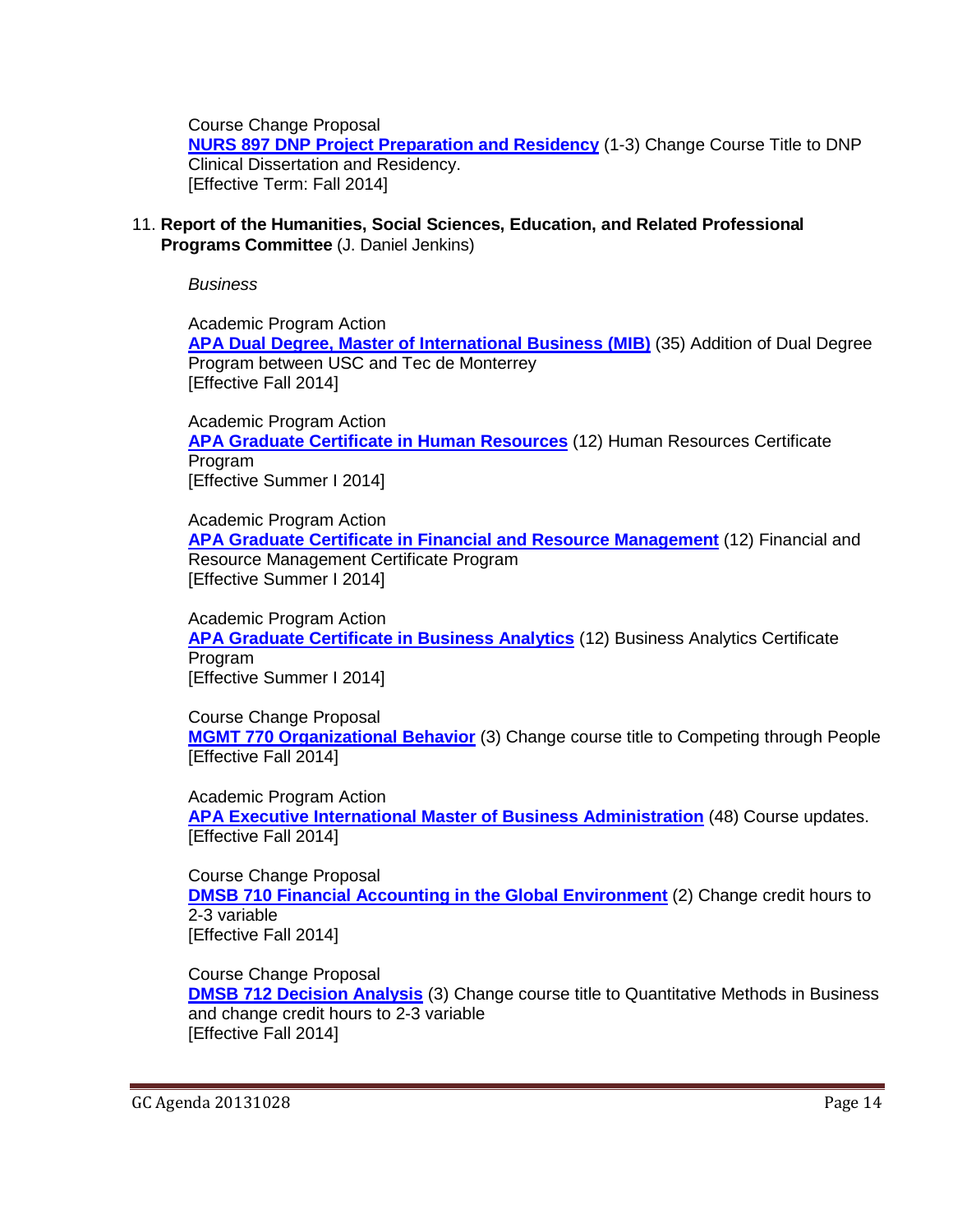Course Change Proposal **[DMSB 717 Management Accounting in the Global Environment](http://gradschool.sc.edu/facstaff/gradcouncil/2013/DMSB%20717_Redacted.pdf)** (2) Change credit hours to 2-3 variable [Effective Fall 2014]

Course Change Proposal **[DMSB 718 Operations Management](http://gradschool.sc.edu/facstaff/gradcouncil/2013/DMSB%20718_Redacted.pdf)** (3) Change course title to Global Supply Chain and Operations Management [Effective Fall 2014]

Course Change Proposal **[DMSB 725 Global Business Issues](http://gradschool.sc.edu/facstaff/gradcouncil/2013/DMSB%20725_Redacted.pdf)** (1) Change credit hours to 3 fixed [Effective Fall 2014]

*Department of English, Language & Literature*

Course Change Proposal **[SPCH 796 Special Projects](http://gradschool.sc.edu/facstaff/gradcouncil/2013/814%20CCP%20SPCH%20796_Redacted.pdf)**-Independent Study (1-3) Change course title to Independent Study in Speech Communication, Rhetoric, and Performance and change course description [Effective Fall 2014]

Course Change Proposal **[SPCH 797 Special Projects](http://gradschool.sc.edu/facstaff/gradcouncil/2013/814%20CCP%20SPCH%20797%20BCH%20JUS_Redacted.pdf)** (1-3) Change course title to Speech Communication, Rhetoric, and Performance and change course description [Effective Fall 2014]

*Department of Psychology*

Course Change Proposals **[PSYC 827 Applied Individual and Couples Psychotherapy](http://gradschool.sc.edu/facstaff/gradcouncil/2013/PSYC%20827%20CCP%20w-new%20syll_Redacted.pdf)** (3) Change grading system to Pass/Fail [Effective Fall 2014]

**[PSYC 835 Advanced Psychotherapy Practicum](http://gradschool.sc.edu/facstaff/gradcouncil/2013/PSYC%20835%20CCP%20w%20new%20syll_Redacted.pdf)** (1-3) Change grading system to Pass/Fail [Effective Fall 2014]

*School of Journalism and Mass Communications*

New Course Proposal **[JOUR 789 Selected Readings and Research](http://gradschool.sc.edu/facstaff/gradcouncil/2013/JOUR%20789%20NCP%207-30-13_Redacted.pdf)** (1-3) Change grading system to Pass/Fail [Effective Spring 2014]